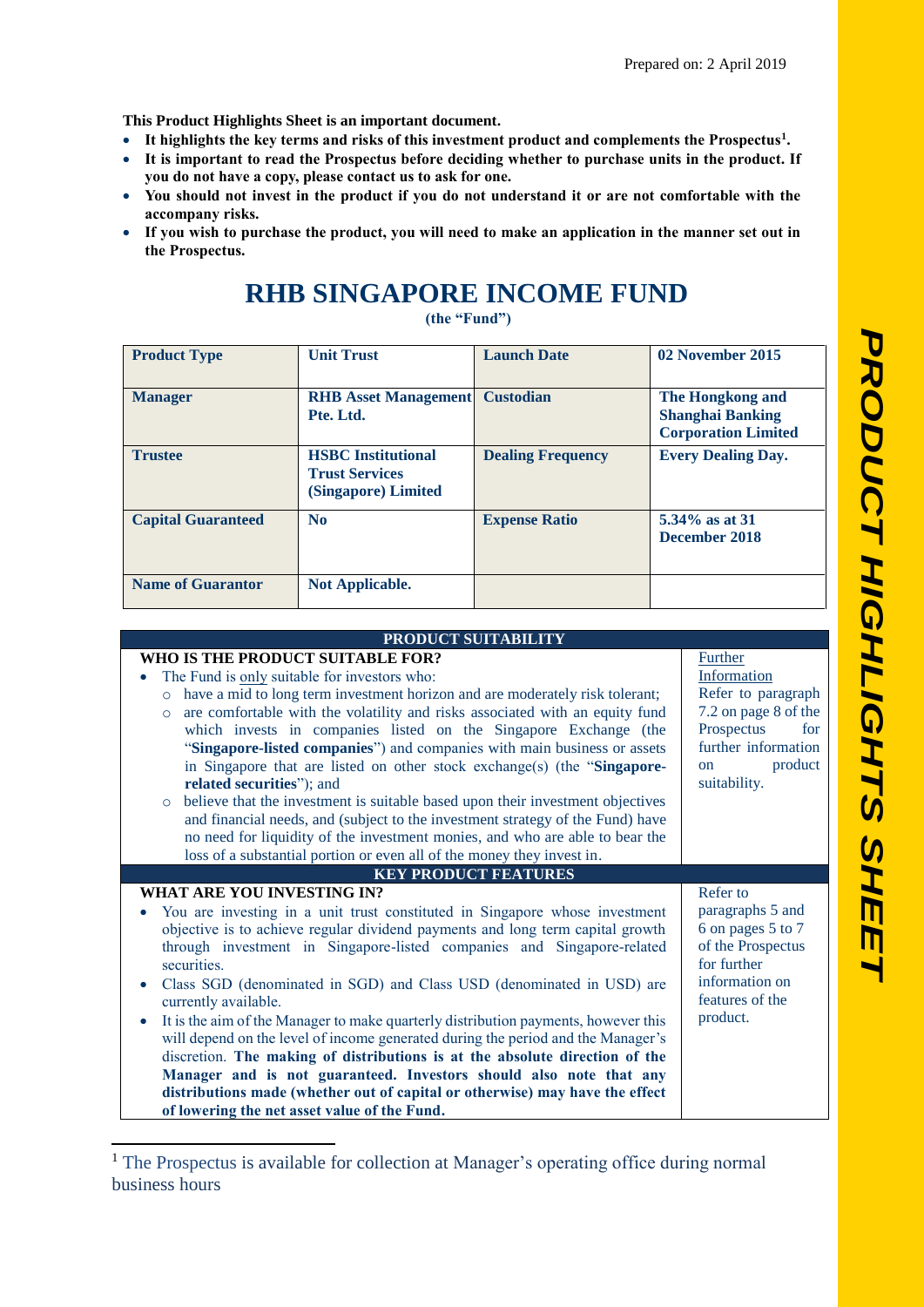| <b>Investment Strategy</b><br>The Fund will primarily invest in the securities of Singapore-listed companies and<br>companies that are expected to benefit from development of Singapore as a<br>regional financial and business centre, and the associated strong economic and<br>social trends.<br>In constructing the Fund's portfolio, the Manager will primarily invest in equity<br>$\bullet$<br>and equity related securities listed on the Singapore markets and opportunistically                                                                                                                                                                                                                                                                                                                  |                                                                                                                                                                                                       |
|-------------------------------------------------------------------------------------------------------------------------------------------------------------------------------------------------------------------------------------------------------------------------------------------------------------------------------------------------------------------------------------------------------------------------------------------------------------------------------------------------------------------------------------------------------------------------------------------------------------------------------------------------------------------------------------------------------------------------------------------------------------------------------------------------------------|-------------------------------------------------------------------------------------------------------------------------------------------------------------------------------------------------------|
| in the Asian markets. From time to time the Manager may also invest in securities<br>of Singapore companies that are listed in other countries where the Manager<br>believes those companies will benefit from the main investment themes that have<br>been identified in the course of the Manager's proprietary research and investment<br>analysis.<br>The Fund will generally have an equity exposure of a minimum of 70% of its<br>$\bullet$<br>NAV and exposure to fixed income securities, money market instruments,<br>deposits with financial institutions, and / or cash of a maximum of 30% of its<br>NAV.<br>The Manager may use or invest in financial derivative instruments, in respect of<br>the Fund for the purposes of hedging existing positions and efficient portfolio<br>management. | Refer<br>to<br>paragraph 6.2 on<br>pages 6 and 7 of<br>the Prospectus for<br>further<br>information on<br>the investment<br>strategy of the<br>product.                                               |
| <b>Parties Involved</b>                                                                                                                                                                                                                                                                                                                                                                                                                                                                                                                                                                                                                                                                                                                                                                                     |                                                                                                                                                                                                       |
| WHO ARE YOU INVESTING WITH?<br>The Manager is RHB Asset Management Pte Ltd.<br>The Trustee is HSBC Institutional Trust Services (Singapore) Limited.<br>$\bullet$<br>The Custodian is The Hongkong and Shanghai Banking Corporation Limited.<br>$\bullet$                                                                                                                                                                                                                                                                                                                                                                                                                                                                                                                                                   | Refer to<br>paragraphs 2.1,<br>3.1 and 3.2 on<br>pages 2 and 4 to<br>5 of the<br>Prospectus for<br>further<br>information on<br>these entities<br>and what<br>happens if they<br>become<br>insolvent. |
| <b>KEY RISKS</b>                                                                                                                                                                                                                                                                                                                                                                                                                                                                                                                                                                                                                                                                                                                                                                                            |                                                                                                                                                                                                       |
| WHAT ARE THE KEY RISKS OF THIS INVESTMENT?<br>The value of the product and its dividends or coupons may rise or fall. These<br>risk factors may cause you to lose some or all of your investment:                                                                                                                                                                                                                                                                                                                                                                                                                                                                                                                                                                                                           | Refer to<br>paragraph 10 on<br>pages 11 to 15 of<br>the Prospectus<br>for further<br>information on<br>risks of the<br>product.                                                                       |
| <b>Market and Credit Risks</b>                                                                                                                                                                                                                                                                                                                                                                                                                                                                                                                                                                                                                                                                                                                                                                              |                                                                                                                                                                                                       |
| You are exposed to market risks. Prices of securities that the Fund invests in<br>$\bullet$                                                                                                                                                                                                                                                                                                                                                                                                                                                                                                                                                                                                                                                                                                                 |                                                                                                                                                                                                       |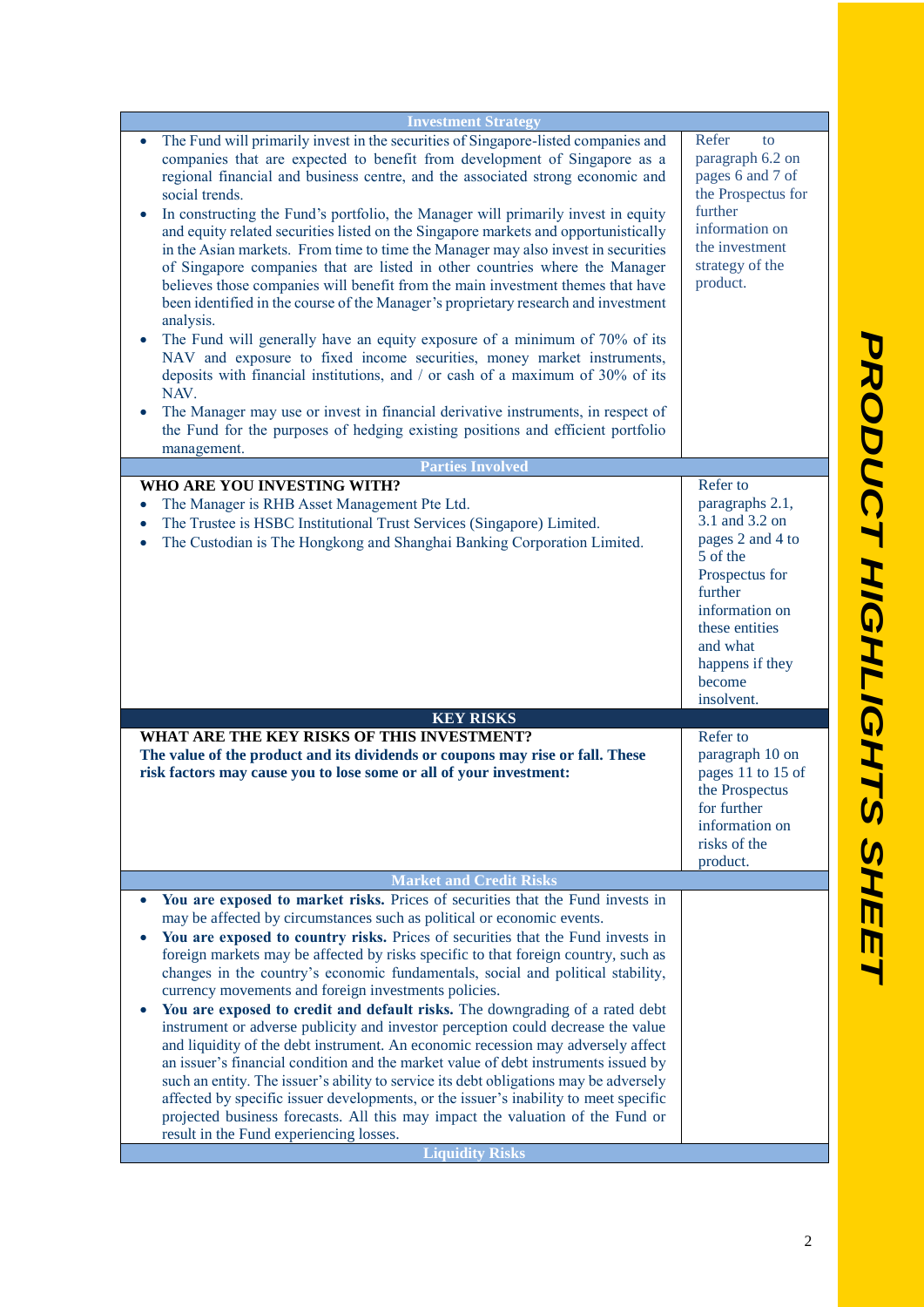| $\bullet$                                                                                                                                                               |                                                                                                                                                                        | The Fund is not listed and you can redeem only on Dealing Days. There is no                                                                                          |                              |  |
|-------------------------------------------------------------------------------------------------------------------------------------------------------------------------|------------------------------------------------------------------------------------------------------------------------------------------------------------------------|----------------------------------------------------------------------------------------------------------------------------------------------------------------------|------------------------------|--|
|                                                                                                                                                                         |                                                                                                                                                                        | secondary market for the Fund. All realisation forms should be submitted to the                                                                                      |                              |  |
|                                                                                                                                                                         | Manager or its authorised agents.                                                                                                                                      |                                                                                                                                                                      |                              |  |
|                                                                                                                                                                         | You are exposed to the liquidity risks of investments. Circumstances such as                                                                                           |                                                                                                                                                                      |                              |  |
|                                                                                                                                                                         | limited free-float shares or due to small capitalisation companies where stocks<br>trade less frequently and in smaller volume would make a security difficult to sell |                                                                                                                                                                      |                              |  |
| in an open market.                                                                                                                                                      |                                                                                                                                                                        |                                                                                                                                                                      |                              |  |
|                                                                                                                                                                         |                                                                                                                                                                        | <b>Product-Specific Risks</b>                                                                                                                                        |                              |  |
|                                                                                                                                                                         |                                                                                                                                                                        | You are exposed to equity risk. The performance of the equities held by the Fund                                                                                     |                              |  |
|                                                                                                                                                                         |                                                                                                                                                                        | is dependent on company specific factors like the company's business situation.                                                                                      |                              |  |
|                                                                                                                                                                         | If the company-specific factors deteriorate, the price of the specific equity may                                                                                      |                                                                                                                                                                      |                              |  |
|                                                                                                                                                                         | drop significantly and permanently.                                                                                                                                    |                                                                                                                                                                      |                              |  |
|                                                                                                                                                                         |                                                                                                                                                                        | You are exposed to the regulatory risk. Any changes in national policies and                                                                                         |                              |  |
|                                                                                                                                                                         |                                                                                                                                                                        | regulations may have an effect on the capital markets in which the Fund is                                                                                           |                              |  |
| investing.                                                                                                                                                              |                                                                                                                                                                        |                                                                                                                                                                      |                              |  |
|                                                                                                                                                                         |                                                                                                                                                                        | You are exposed to currency risk. Units held by the investor or a security held                                                                                      |                              |  |
|                                                                                                                                                                         | by the Fund is denominated in a foreign currency which fluctuates unfavourably<br>against the SGD, the investment in the Fund may face currency loss in addition to    |                                                                                                                                                                      |                              |  |
|                                                                                                                                                                         | the capital gains/losses. This may lead to a lower NAV.                                                                                                                |                                                                                                                                                                      |                              |  |
|                                                                                                                                                                         |                                                                                                                                                                        | You are exposed to interest rate risk. In the event of rising interest rates, prices                                                                                 |                              |  |
|                                                                                                                                                                         | of debt instruments will generally decrease and vice versa. Meanwhile, debt                                                                                            |                                                                                                                                                                      |                              |  |
|                                                                                                                                                                         |                                                                                                                                                                        | instruments with longer maturities and lower coupon / profit rates are more                                                                                          |                              |  |
|                                                                                                                                                                         | sensitive to interest rate changes.<br>You are exposed to derivatives risk. The Fund may engage in transactions in                                                     |                                                                                                                                                                      |                              |  |
| $\bullet$                                                                                                                                                               |                                                                                                                                                                        |                                                                                                                                                                      |                              |  |
|                                                                                                                                                                         |                                                                                                                                                                        | financial derivative instruments (or derivatives), such as options and futures                                                                                       |                              |  |
|                                                                                                                                                                         | transactions, swaps, forward contracts, credit derivatives, spot foreign exchange,<br>caps and floors, contracts for differences or other derivative transactions for  |                                                                                                                                                                      |                              |  |
| hedging and efficient portfolio management purposes. Although derivatives are                                                                                           |                                                                                                                                                                        |                                                                                                                                                                      |                              |  |
| often used to minimize risk, derivatives have their own kinds of additional risks,                                                                                      |                                                                                                                                                                        |                                                                                                                                                                      |                              |  |
| such as: (i) the use of derivatives for hedging purposes may not be effective; (ii)                                                                                     |                                                                                                                                                                        |                                                                                                                                                                      |                              |  |
| some derivatives may limit the Fund's potential for gain, as well as for loss; (iii)                                                                                    |                                                                                                                                                                        |                                                                                                                                                                      |                              |  |
| the cost of entering and maintaining derivative contracts may reduce the Fund's<br>total return to investors; (iv) the price of a derivative may not accurately reflect |                                                                                                                                                                        |                                                                                                                                                                      |                              |  |
| the value of its underlying Asset; (v) there is no guarantee that a market will exist                                                                                   |                                                                                                                                                                        |                                                                                                                                                                      |                              |  |
| when the Fund wants to buy or sell a derivative contract; (vi) exchanges may set                                                                                        |                                                                                                                                                                        |                                                                                                                                                                      |                              |  |
| daily trading limits on certain derivative contracts. These could prevent the Fund                                                                                      |                                                                                                                                                                        |                                                                                                                                                                      |                              |  |
| from closing a contract; and (vii) volatility and counterparty risk.                                                                                                    |                                                                                                                                                                        |                                                                                                                                                                      |                              |  |
|                                                                                                                                                                         |                                                                                                                                                                        |                                                                                                                                                                      |                              |  |
|                                                                                                                                                                         |                                                                                                                                                                        | Other risks to your investment include the risk of exceptional market conditions,                                                                                    |                              |  |
|                                                                                                                                                                         |                                                                                                                                                                        | acts of institutional investors, regulatory risk of funds, liquidity risk of derivatives,                                                                            |                              |  |
|                                                                                                                                                                         |                                                                                                                                                                        | failure of brokers and other depositories, reliance on Manager, indemnity risks,<br>possible adverse tax consequences, cross class liabilities and realisation risk. |                              |  |
|                                                                                                                                                                         |                                                                                                                                                                        |                                                                                                                                                                      |                              |  |
|                                                                                                                                                                         |                                                                                                                                                                        | You should be aware that your investment in the Fund may be exposed to other                                                                                         |                              |  |
| risks of an exceptional nature from time to time.                                                                                                                       |                                                                                                                                                                        |                                                                                                                                                                      |                              |  |
|                                                                                                                                                                         |                                                                                                                                                                        |                                                                                                                                                                      |                              |  |
| WHAT ARE THE FEES AND CHARGES OF THIS INVESTMENT?                                                                                                                       |                                                                                                                                                                        | <b>FEES AND CHARGES</b>                                                                                                                                              | Refer<br>to                  |  |
| Payable directly by you                                                                                                                                                 |                                                                                                                                                                        |                                                                                                                                                                      | paragraph 9.1 on             |  |
|                                                                                                                                                                         |                                                                                                                                                                        | You will need to pay the following fees and charges as a percentage of your gross                                                                                    | page 10 of the               |  |
| investment:                                                                                                                                                             |                                                                                                                                                                        |                                                                                                                                                                      | Prospectus<br>for            |  |
|                                                                                                                                                                         | <b>Class SGD</b>                                                                                                                                                       | <b>Class USD</b>                                                                                                                                                     | further                      |  |
| <b>Subscription Charge</b>                                                                                                                                              | Up to 5%.                                                                                                                                                              | Up to 5%.                                                                                                                                                            | information<br><sub>on</sub> |  |
| <b>Realisation Charge</b>                                                                                                                                               | Nil.                                                                                                                                                                   | Nil.                                                                                                                                                                 | fees and charges.            |  |
| <b>Switching Fee</b>                                                                                                                                                    | Currently nil.                                                                                                                                                         | Currently nil.                                                                                                                                                       |                              |  |
|                                                                                                                                                                         |                                                                                                                                                                        | You should check with the agent or distributor through whom you subscribe for<br>Units whether they impose other fees and charges not disclosed in the Prospectus.   |                              |  |
|                                                                                                                                                                         |                                                                                                                                                                        |                                                                                                                                                                      |                              |  |
| Payable by the Fund from invested proceeds                                                                                                                              |                                                                                                                                                                        |                                                                                                                                                                      |                              |  |

PRODUCT HIGHLIGHTS SHEET *PRODUCT HIGHLIGHTS SHEET*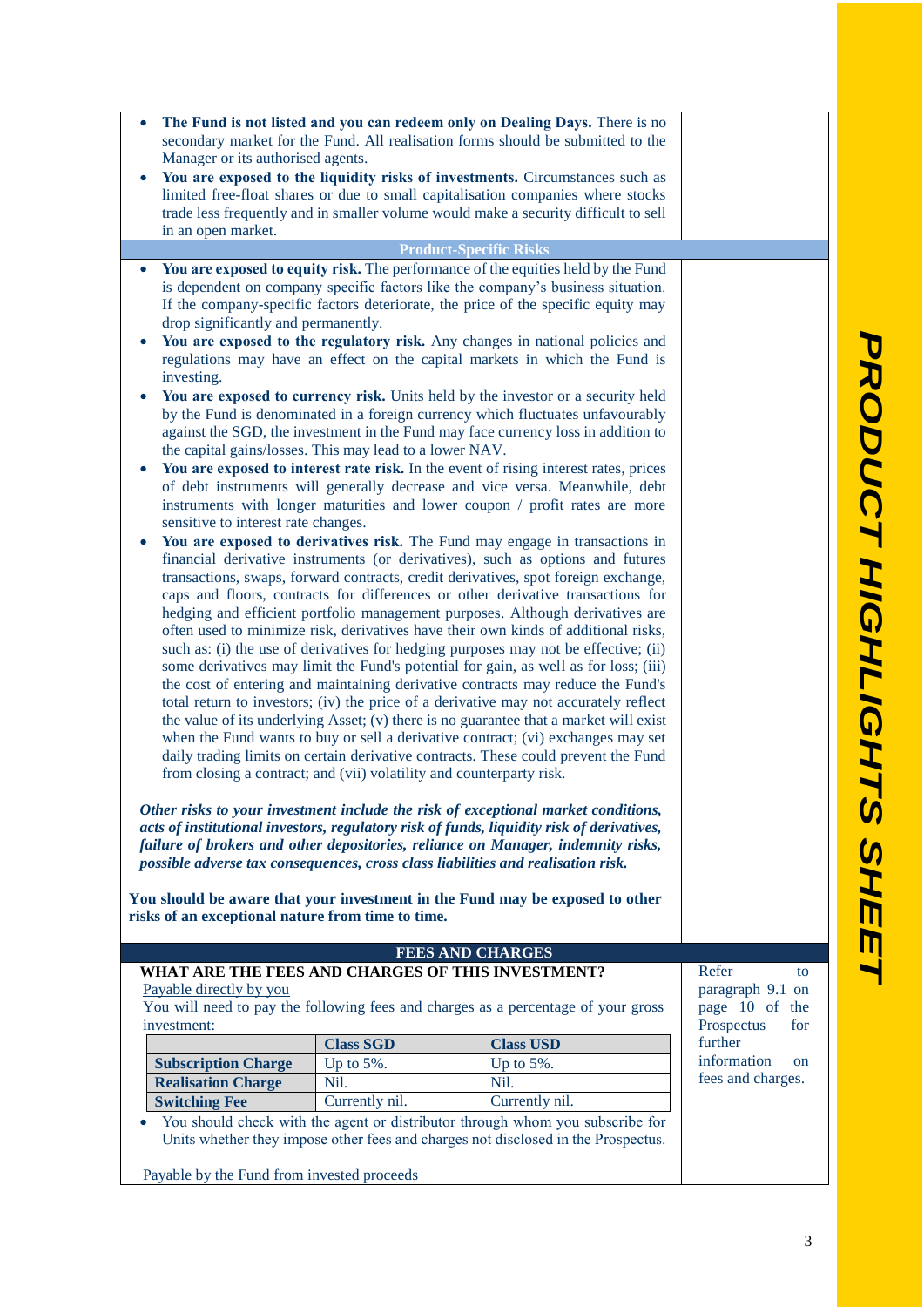| parties:                                                                                           |                                                                                 | The Fund will pay the following fees and charges to the Manager, Trustee and other                                                                                  |                              |
|----------------------------------------------------------------------------------------------------|---------------------------------------------------------------------------------|---------------------------------------------------------------------------------------------------------------------------------------------------------------------|------------------------------|
|                                                                                                    | <b>Class SGD</b>                                                                | <b>Class USD</b>                                                                                                                                                    |                              |
| <b>Management Fee</b>                                                                              | 1.5% per annum.                                                                 | 1.5% per annum.                                                                                                                                                     |                              |
|                                                                                                    |                                                                                 |                                                                                                                                                                     |                              |
|                                                                                                    | Breakdown of<br>management fee:                                                 | Breakdown of<br>management fee:                                                                                                                                     |                              |
|                                                                                                    | (a) Retained by                                                                 | (a) Retained by Manager:                                                                                                                                            |                              |
|                                                                                                    | Manager: 50% to 100%                                                            | 50% to 100% of                                                                                                                                                      |                              |
|                                                                                                    | of management fee                                                               | management fee                                                                                                                                                      |                              |
|                                                                                                    | (b) Paid by Manager to                                                          | (b) Paid by Manager to                                                                                                                                              |                              |
|                                                                                                    | financial adviser (trailer                                                      | financial adviser (trailer                                                                                                                                          |                              |
|                                                                                                    | fee): $0\%$ to $50\%$ <sup>1</sup> of<br>management fee                         | fee): $0\%$ to $50\%$ <sup>1</sup> of<br>management fee                                                                                                             |                              |
| <b>Trustee</b>                                                                                     | $0.12%$ per annum,                                                              | 0.12% per annum, subject                                                                                                                                            |                              |
| <b>Fee/Administration</b>                                                                          | subject to a minimum of                                                         | to a minimum of                                                                                                                                                     |                              |
| <b>Fees/Custodian Fee *</b>                                                                        | SGD2,500 per month.                                                             | SGD2,500 per month.                                                                                                                                                 |                              |
|                                                                                                    |                                                                                 | *This does not include the sub-custody fees which will be charged separately to the                                                                                 |                              |
|                                                                                                    | fund according to rates agreed with the sub-custodian (s) in different markets. |                                                                                                                                                                     |                              |
| receives from the Manager.                                                                         |                                                                                 | Your financial adviser is required to disclose to you the amount of trailer fee it                                                                                  |                              |
| $\bullet$                                                                                          |                                                                                 | Subject to agreement with the relevant parties (where applicable), the professional                                                                                 |                              |
|                                                                                                    |                                                                                 | fees (including the Trustee fee) other charges comprising of the registrar fee,                                                                                     |                              |
|                                                                                                    |                                                                                 | auditor fee, custody fees, sub-custody fees, valuation and accounting fees, legal                                                                                   |                              |
|                                                                                                    |                                                                                 | fees, taxation, Goods and Services Tax, printing costs, duties and charges, and<br>other miscellaneous charges payable by the Fund for the current financial year   |                              |
|                                                                                                    | may exceed 0.1% per annum of the NAV of the Fund.                               |                                                                                                                                                                     |                              |
|                                                                                                    |                                                                                 | VALUATIONS AND EXITING FROM THIS INVESTMENT                                                                                                                         |                              |
| <b>HOW OFTEN ARE VALUATIONS AVAILABLE?</b>                                                         |                                                                                 |                                                                                                                                                                     | Refer to the                 |
|                                                                                                    |                                                                                 | The prices of Units will generally be available 2 Business Days after the relevant                                                                                  | paragraphs 12, 14            |
| Dealing Day and may be obtained on Bloomberg or by contacting the Manager at<br>and 15 on pages 17 |                                                                                 |                                                                                                                                                                     |                              |
| $+6563232508.$<br>to 20 and 22 of the                                                              |                                                                                 |                                                                                                                                                                     |                              |
| Prospectus for                                                                                     |                                                                                 |                                                                                                                                                                     |                              |
| HOW CAN YOU EXIT FROM THIS INVESTMENT AND WHAT ARE THE                                             |                                                                                 |                                                                                                                                                                     |                              |
|                                                                                                    |                                                                                 |                                                                                                                                                                     | further information          |
| <b>RISKS AND COSTS IN DOING SO?</b>                                                                |                                                                                 |                                                                                                                                                                     | on valuation and             |
|                                                                                                    |                                                                                 | You can exit the Fund on any Dealing Day by submitting a realisation form to the                                                                                    | exiting from the<br>product. |
|                                                                                                    |                                                                                 | Manager or its duly authorised agent. If applicable to you and you wish to exit the<br>Fund within the cancellation period of 7 calendar days from the time of your |                              |
|                                                                                                    |                                                                                 | subscription, you may do so by submitting a cancellation form and you will not                                                                                      |                              |
|                                                                                                    |                                                                                 | incur the subscription charge and charges stated above. However, you will have to                                                                                   |                              |
|                                                                                                    |                                                                                 | take the risk of any price changes in the NAV of the relevant class of the Fund                                                                                     |                              |
|                                                                                                    |                                                                                 | since your subscription and pay any bank charges, administrative or other fee                                                                                       |                              |
| imposed by the relevant agent or distributor.                                                      |                                                                                 |                                                                                                                                                                     |                              |
|                                                                                                    |                                                                                 | The Manager may limit the total number of Units of the Fund to be realised on                                                                                       |                              |
|                                                                                                    |                                                                                 | any Dealing Day to not exceed 10% of the total number of Units of the Fund or<br>Class (as the case may be) then in issue (disregarding any Units which have been   |                              |
| agreed to be issued).                                                                              |                                                                                 |                                                                                                                                                                     |                              |
|                                                                                                    |                                                                                 | You will normally receive the realisation proceeds within 7 Business Days after                                                                                     |                              |
|                                                                                                    |                                                                                 | the relevant Dealing Day on which your realisation form is received and accepted.                                                                                   |                              |
|                                                                                                    | The realisation price of your Units is determined as follows:                   |                                                                                                                                                                     |                              |
|                                                                                                    |                                                                                 | If you submit the realisation form by 3 p.m. Singapore time on a Dealing Day,                                                                                       |                              |
|                                                                                                    |                                                                                 | you will be paid a price based on the NAV of the Fund as at close of business                                                                                       |                              |
| $\circ$                                                                                            | in the last relevant market to close on that Dealing Day.                       | If you submit the realisation form after 3 p.m. Singapore time on a Dealing                                                                                         |                              |
|                                                                                                    |                                                                                 | Day or on a day not being a Dealing Day, you will be paid a price based on                                                                                          |                              |
| on that Dealing Day.                                                                               |                                                                                 | the NAV of the Fund as at close of business in the last relevant market to close                                                                                    |                              |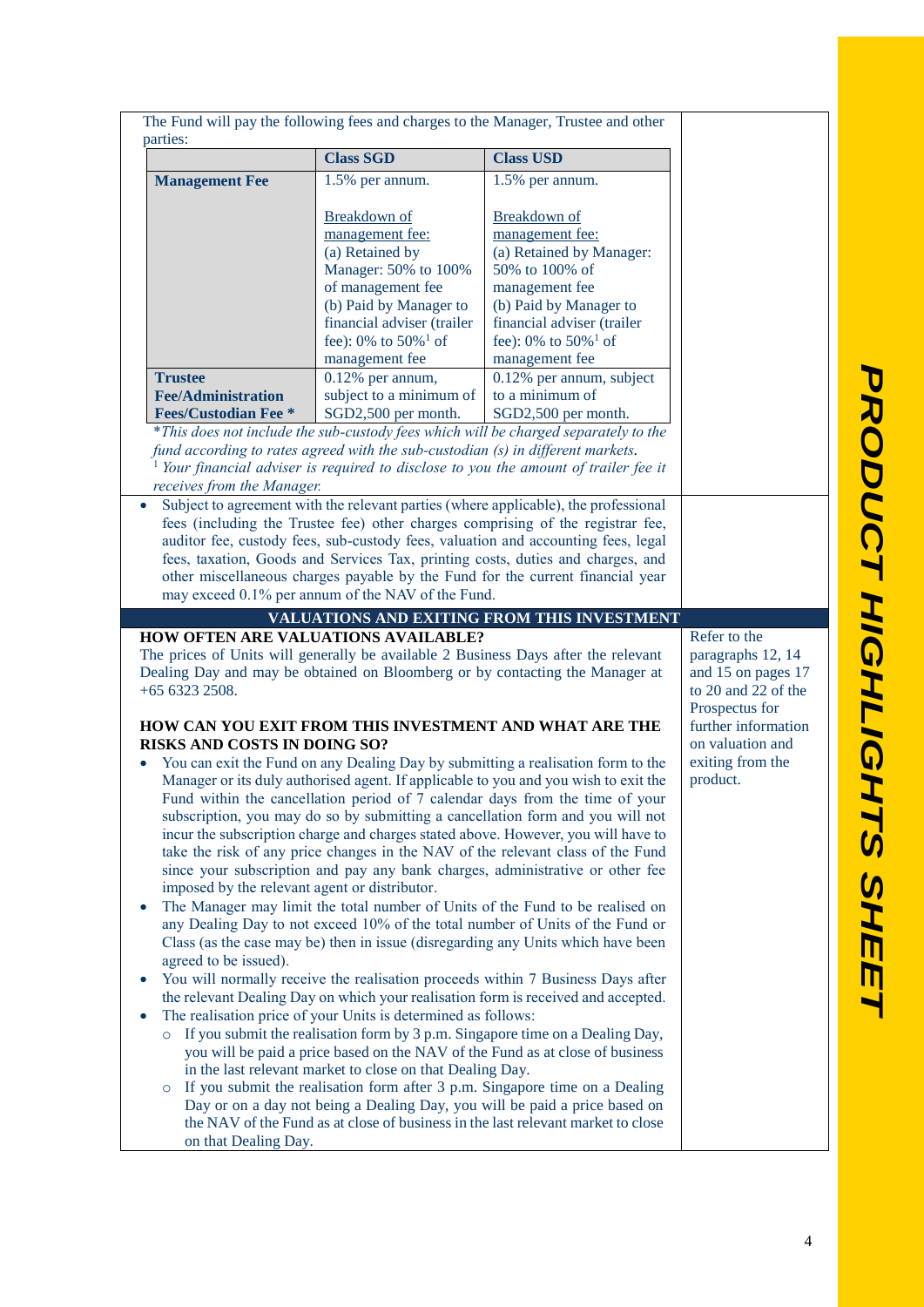| is as follows:                   | The net realisation proceeds that you will receive will be the realisation price of<br>the Fund multiplied by the number of Units realised, less any charges. An example |
|----------------------------------|--------------------------------------------------------------------------------------------------------------------------------------------------------------------------|
| 1,000.00 Units                   | $\mathbf{X}$<br>SGD0.9000<br>SGD900.00<br>$=$                                                                                                                            |
| Your realisation request         | Realisation price<br>Gross realisation proceeds                                                                                                                          |
| SGD900.00                        | SGD0.00<br>SGD900.00<br><b>Contract Contract</b><br>$\Delta \phi$                                                                                                        |
|                                  | Gross realisation proceeds Realisation charge (Nil)<br>Net realisation proceeds                                                                                          |
|                                  | <b>CONTACT INFORMATION</b>                                                                                                                                               |
| <b>HOW DO YOU CONTACT US?</b>    |                                                                                                                                                                          |
| <b>Business Address</b> :        | 10 Collyer Quay #09-08, Ocean Financial Centre,                                                                                                                          |
|                                  | Singapore 049315                                                                                                                                                         |
| Telephone number:                | $+6563232508$                                                                                                                                                            |
| Facsimile number : $+6563232314$ |                                                                                                                                                                          |
| Attention                        | <b>Chief Executive Officer</b>                                                                                                                                           |
|                                  |                                                                                                                                                                          |